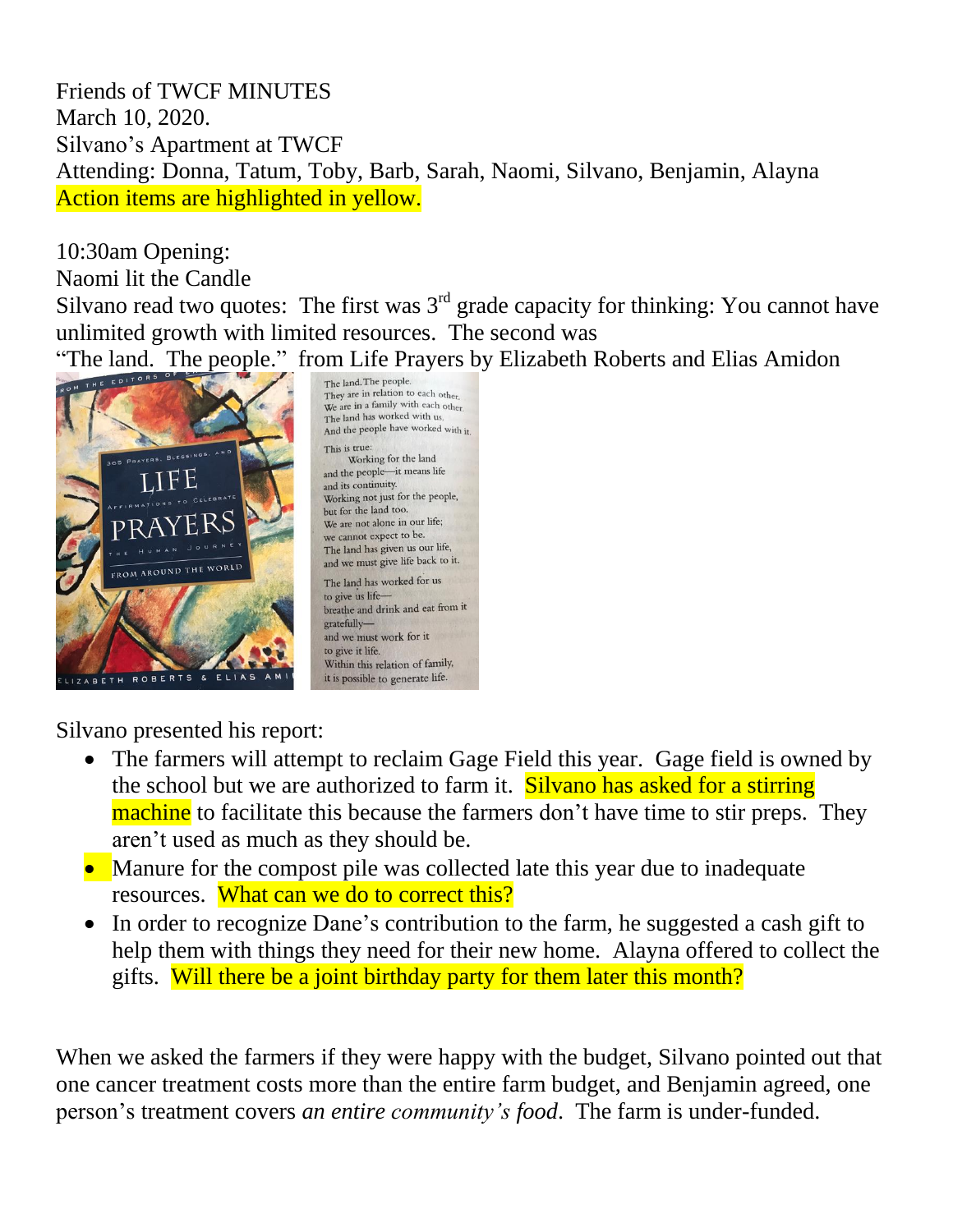Fruit and berry trees are not provided for in the budget. Toby will be donating several fruit trees every year in Richard's memory.

Certification would cost 10K. Biodynamic certification would not help Benjamin sell more cheese unless the public was educated. Organic certification would enable him to raise the price because we'd be the only organic certified cheese in the state? If the calves were certified, we could sell them to organic dairies and insure they had a better life. Seems to me this is CRUCIAL!!! Why are we no longer selling veal???

Naomi asked if the budget included a fund for the farmers to use as needed, or if they had to clear every small expenditure. It seems to us that clearance for every little thing would be a productivity killer…. Silvano would like the farm to have a credit line.

The farmers will NOT be at the pledge meeting! The BOD thought the members would be more likely to openly discuss farmer compensation if they weren't present. We think this is wrong. Silvano offered to be the farmer's surrogate if the board will allow it. Donna and I will present it to the BOD at tonight's meeting.

The farmer's think they should not have to pledge and we agree. Naomi suggested the budget include a line item to reimburse them for their pledge. We have time to address this issue before the start of the next year.

At this point Silvano had to leave.

Regarding the pledge potluck, FOTFA will NOT have an opportunity to recount what we've accomplished, nor ask for member's emails. The planning committee is trying to limit the meeting portion to only what are essential – farmer introductions and presentations, apprentice introductions, and the pledge.

What we CAN do is create a poster to be displayed in the pledge room, the potluck room, and finally in the farm store explaining FOTFA, ECF, and FEC and providing details on getting involved. Alayna will create the poster. Alayna will also create a YouTube channel where she will document what happens in daily life at the farm!!!

Does the farm/farm budget attempt to increase productivity? For instance, why do we not raise enough chickens to supply not only the members (and we barely do that) but the school and our neighbors? Alayna would like to increase the profitability of the dairy. We will be working with her on ways to accomplish this!